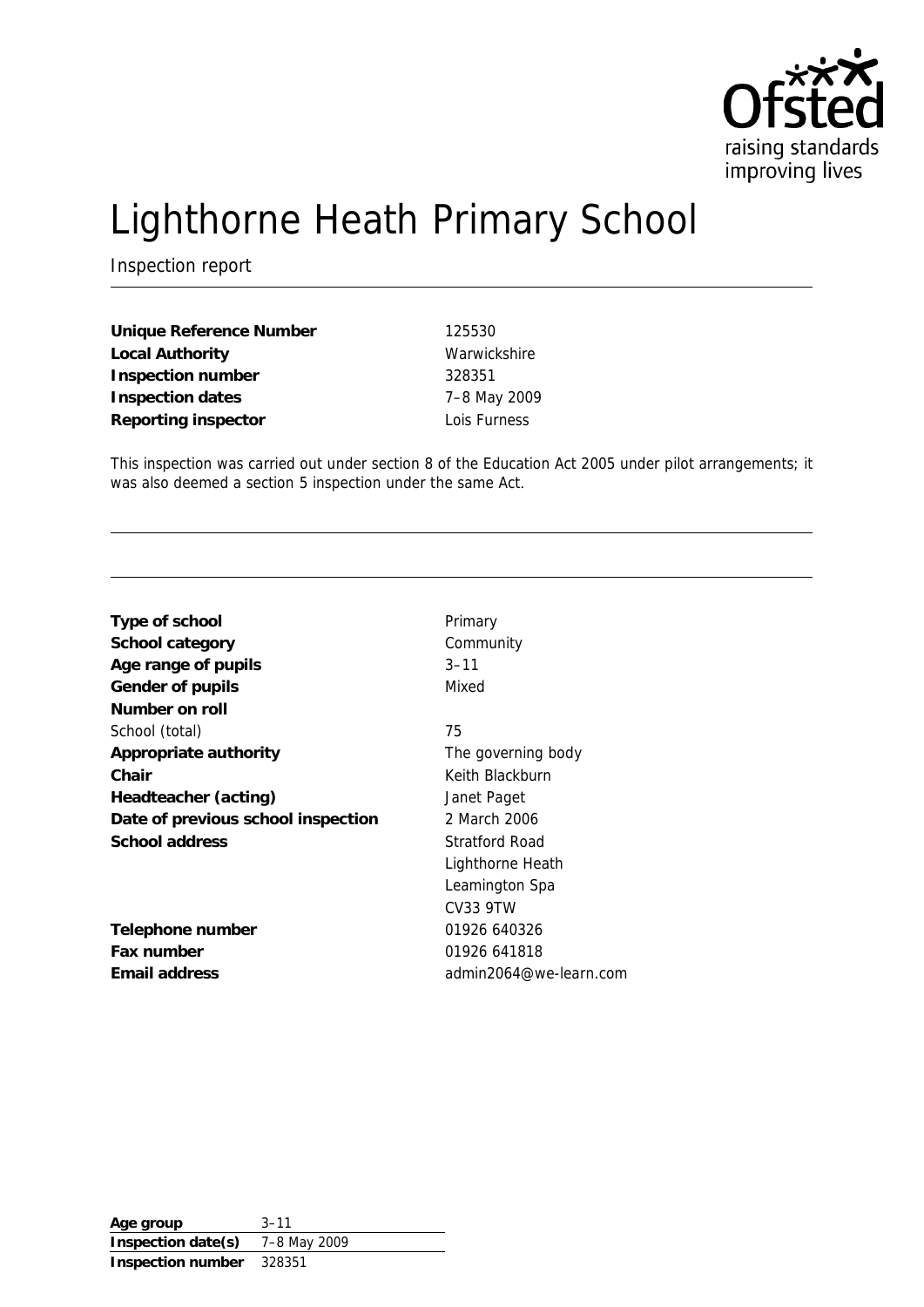#### © Crown copyright 2009

#### Website: www.ofsted.gov.uk

This document may be reproduced in whole or in part for non-commercial educational purposes, provided that the information quoted is reproduced without adaptation and the source and date of publication are stated.

Further copies of this report are obtainable from the school. Under the Education Act 2005, the school must provide a copy of this report free of charge to certain categories of people. A charge not exceeding the full cost of reproduction may be made for any other copies supplied.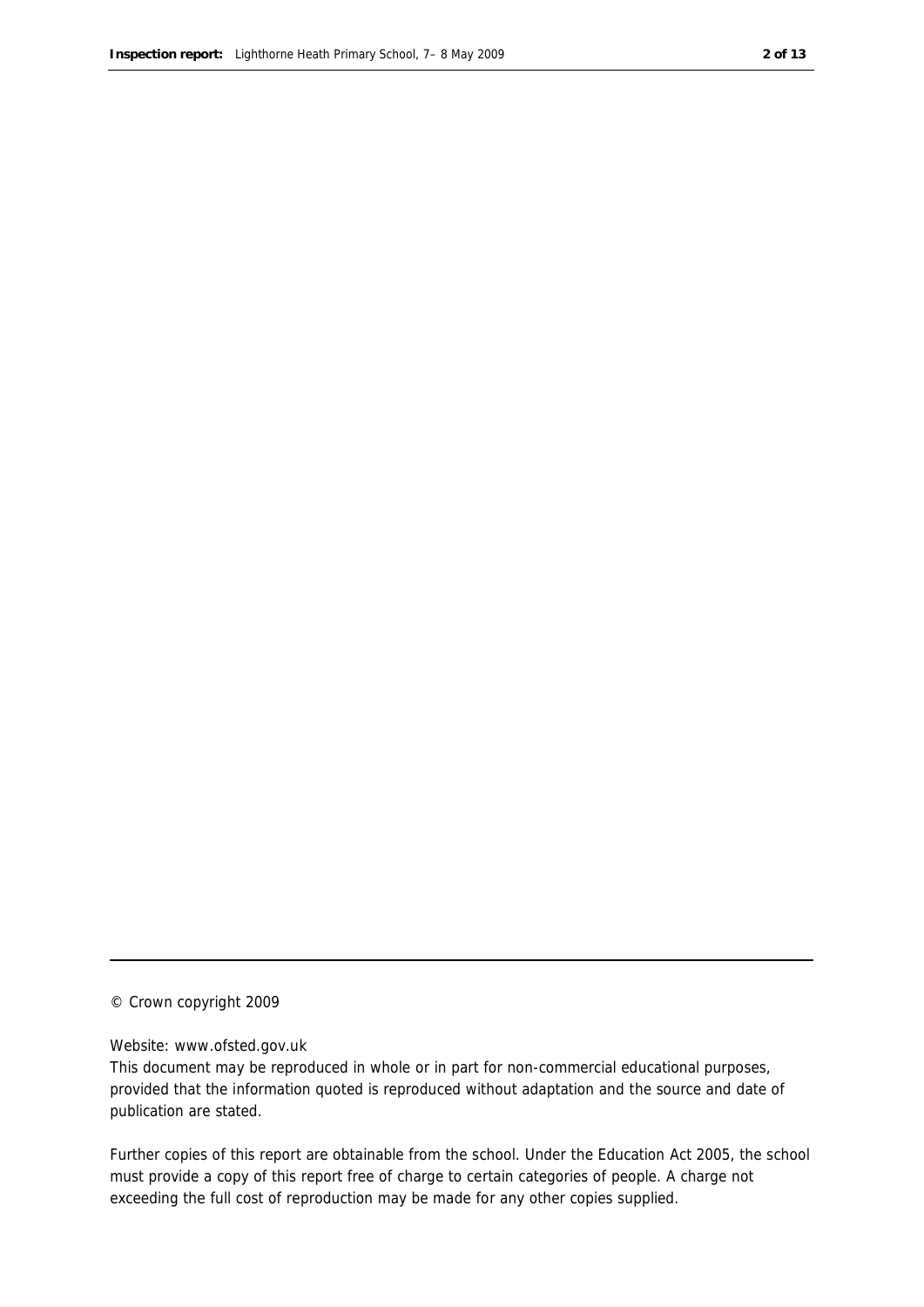#### **Introduction**

This pilot inspection was carried out by one additional inspector. The inspector visited eight lessons and held meetings with governors, staff, groups of pupils, parents and representatives of the local authority. The inspector also observed the school's work and scrutinised a wide range of documentation including teachers' planning, pupils' books, the school improvement plan, monitoring and evaluation records, local authority review documentation, assessment records, individual educational plans, minutes of meetings and the termly reports of the school improvement partner. The responses from the 34 parents' questionnaires were also analysed.

The inspection reviewed many aspects of the school's work. It looked in detail at the following:

- the achievement of different groups of pupils, especially the more able, to determine if assessment information is used well enough to maximise progress
- the effectiveness of strategies to raise attainment in writing throughout the school, including the Early Years Foundation Stage
- how the school is improving reading attainment especially in Key Stage 1
- how well pupils are developing their learning skills and their involvement in knowing how to improve their work
- how the leadership team is developing its skills of evaluation and using information to improve achievement.

#### **Information about the school**

In this very small village school, the vast majority of pupils are White British. The proportion of pupils who have learning difficulties and/or disabilities is above average. Mobility is high, more pupils join or leave the school at times other than the usual starting or leaving points. Pupils are taught in four mixed-year group classes; the Early Years Foundation Stage (Nursery and Reception), Years 1 and 2, Years 3 and 4, and Years 5 and 6. There is an acting headteacher in post, appointed in September 2008. The substantive headteacher, following a time of secondment to another school, has very recently resigned. The school has gained a number of national awards which include Healthy Schools status and Activemark.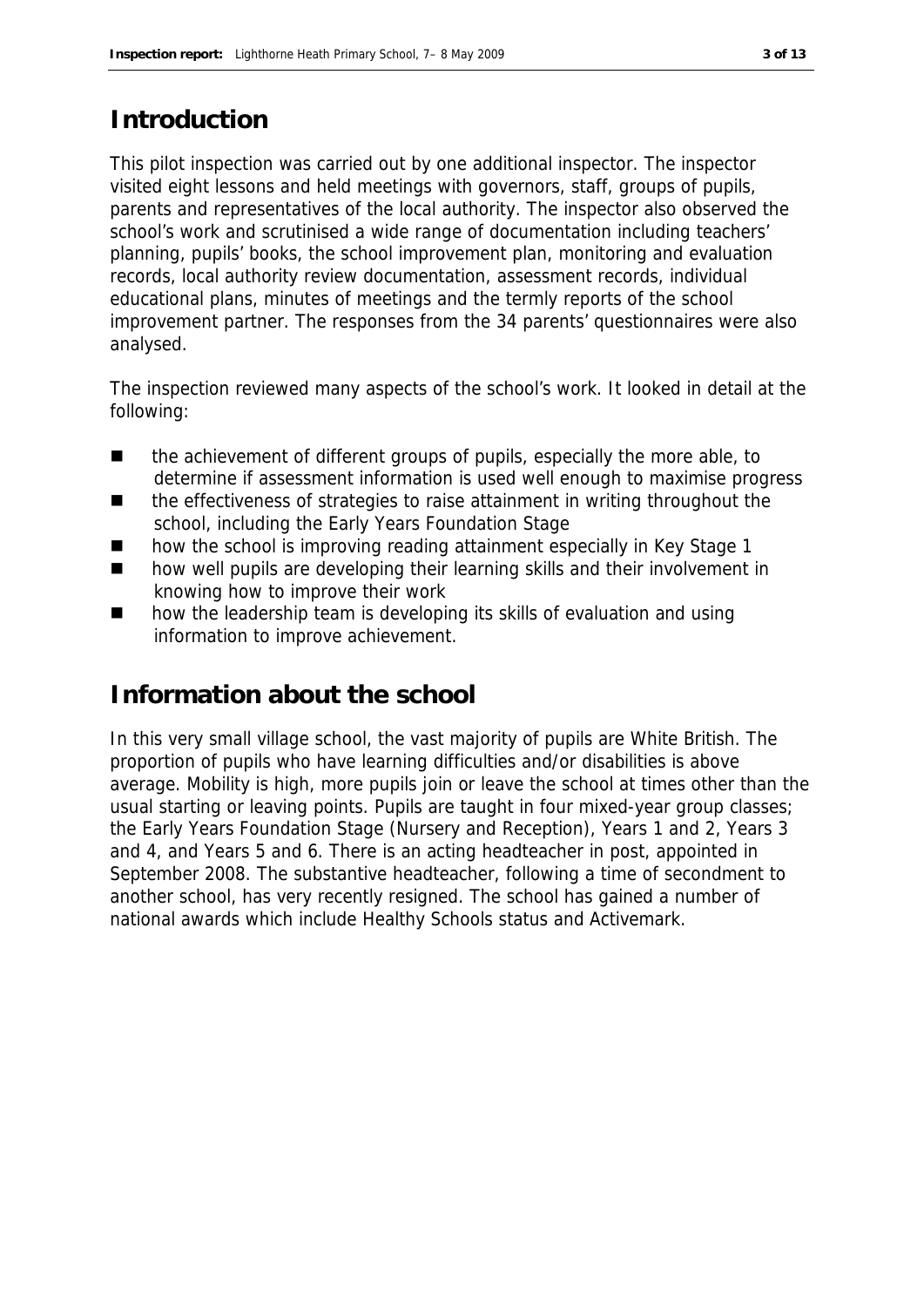#### **Inspection judgements**

**Grades: 1 is outstanding, 2 is good, 3 is satisfactory, and 4 is inadequate**

#### **Overall effectiveness 4**

#### **Capacity for sustained improvement 3**

#### **Main findings**

In accordance with Section 13(3) of the Education Act 2005, Her Majesty's Chief Inspector is of the opinion that this school requires significant improvement, because it is performing significantly less well than in all the circumstances it could reasonably be expected to perform. The school is therefore given a notice to improve. Significant improvement is required in relation to pupils' learning and progress, the quality of teaching and use of assessment, and pupils' understanding of community cohesion.

Even though overall effectiveness is inadequate, there has been strong improvement over recent months. This is a result of the leadership of the acting headteacher who in a very short time has successfully gained the trust of the majority of staff and governors, focusing them firmly on the strengths and weaknesses in provision. Selfevaluation is accurate and the school improvement plan is a useful tool to drive the school forward. The capacity to improve is satisfactory, as the leadership has a clear vision of what it is necessary to do to improve and actions implemented so far have had success. For example, in the Early Years Foundation Stage the environment is much improved and children's early writing skills are improving. The recently introduced achievement tracking and target setting system is providing teachers with more precise information about pupils' learning, although there remain concerns about the consistent use of this information and its accuracy, especially in writing. However, as a result of a focus on the teaching of reading, progress is now satisfactory throughout the school, with more pupils working at expected levels than in the past. The provision for pupils with learning difficulties and/or disabilities has much improved through revised programmes of work and closer communication with parents.

However, the standards overall are below average and despite some improvement, pupils' progress remains too variable. This is because the quality of teaching is not good enough and is quite fragile. The lessons seen during the inspection varied from inadequate to satisfactory. There is, however a developing sense of teamwork and most teachers are keen to improve their work. They are trying hard to improve planning and their understanding of what is meant by good learning, as they are becoming more accountable for their pupils' progress. More regular classroom observations mean teachers are receiving useful feedback about their practice. Teachers are trying hard to involve pupils in knowing how to improve their work through the sharing of learning targets and the marking of work. As yet, this guidance is not yet specific enough to enable pupils to evaluate for themselves why

| 4 |  |
|---|--|
|   |  |
| 3 |  |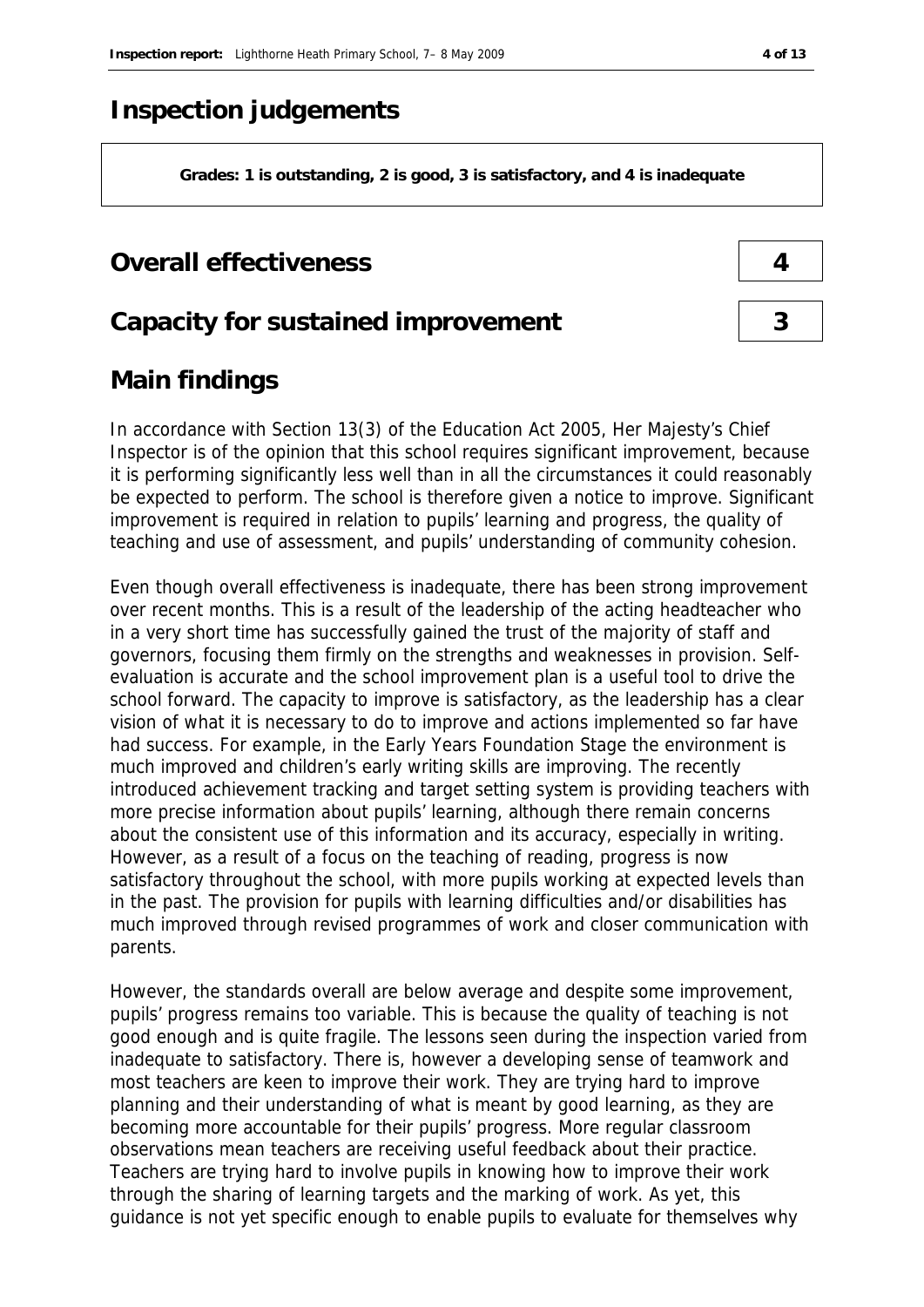work is good and how to make it better.

Although achievement is not good enough, pupils are attentive, enjoy their work and try hard to succeed. They attend school regularly and attendance is above average. Pupils have a good understanding of keeping safe, knowing the dangers of drugs, alcohol and smoking. They feel safe within school, confident that any issues will be dealt with fairly by adults. They speak knowledgably about the importance of leading a healthy lifestyle, including eating sensibly and taking regular exercise. The pupils' contribution to the school and local community is satisfactory but they do not have sufficient opportunities to work with others of different faiths, ethnicities and cultures within the United Kingdom. The leadership does not have a clear strategy for ensuring this aspect of pupils' development.

#### **What does the school need to do to improve further?**

- Check all pupils make good progress in reading, writing and mathematics by:
	- developing secure tracking systems that accurately show progress over time
	- setting challenging targets for all pupils that reflect their capabilities
	- ensuring staff are held accountable for their pupils' progress
	- the leadership team regularly monitoring pupils' progress, taking action if there is evidence of underachievement.
- Ensure that all teaching is consistently satisfactory or better by:
	- ensuring assessment information is accurate, especially in writing
	- enabling teachers to use this information competently to plan next steps of learning
	- making sure all teachers are clear about the difference between the activities pupils do, and the learning expected of them
	- providing regular quality feedback to teachers about how to improve their practice.
- Develop pupils' responsibility in knowing how to improve their work by:
	- providing pupils with clear guidance about how they can make their work better
	- consistently linking the marking of work to the intended learning of the lesson
	- providing pupils with regular opportunities to assess for themselves how well they are doing.
- Develop a strategy for community cohesion by:
	- immediately carrying out an audit of the school's religious, ethnic and socioeconomic context
	- devising an effective strategy, based on this audit, to develop opportunities for pupils to work with different communities within the local, United Kingdom and global communities
	- providing evidence of the impact of the school's work on pupils' development.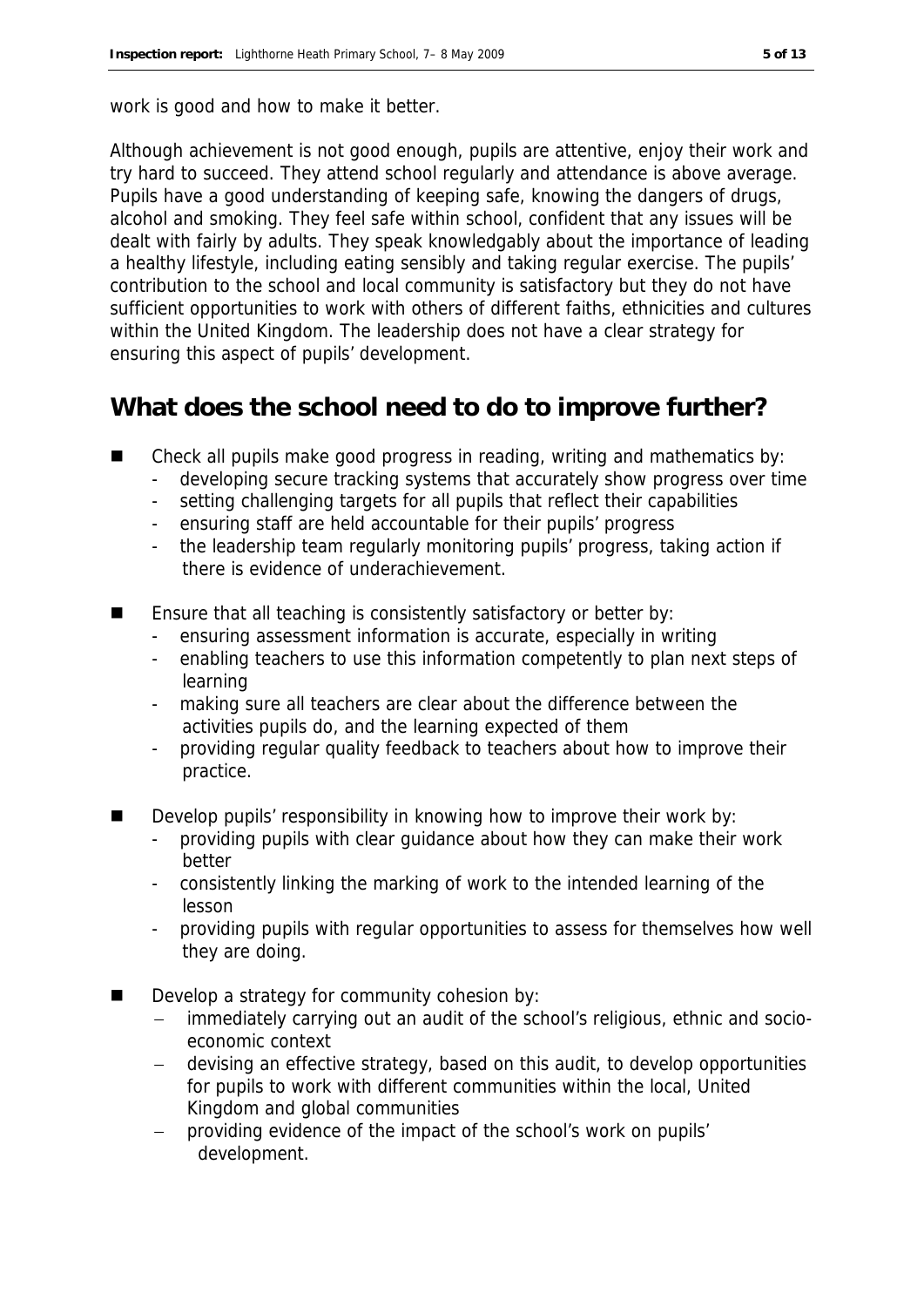#### **Outcomes for individuals and groups of pupils 4**

Analysis of current assessment information and pupils' work indicates that attainment in Year 6 is below average, as in previous years. There has been a decline in attainment in Year 2 during the last three years and it is now below average. Writing is the weakest area of attainment, as seen in pupils' books, and more able pupils do not reach high enough standards. However, as a result of recent improvements in the tracking of pupils' progress, the uneven learning and progress evident in the past is slowly improving. Most teachers are starting to use the information about what pupils know and can do to plan work that is starting to meet the needs of pupils, especially the more able and those with learning difficulties and/or disabilities. Progress is now satisfactory in reading throughout the school as a result of a focus on the teaching of basic reading skills. However, it is early days and as yet there has been insufficient time to overcome the legacy of underachievement.

Despite work not being consistently matched well enough to their learning needs and achievement, pupils work hard. They want to learn and do their best to complete their tasks. The behaviour of the majority of pupils is good, but there are a small minority who show challenging behaviour which occasionally disrupts the learning of others. However, this is managed well, and the use of the 'Support Centre' provides a valuable resource to support these pupils. Pupils say they feel safe and there are few instances of bullying. They value their friends and as one pupil commented, 'When you lose a friend it is like losing a part of your life.' Pupils want to help others. They are enthusiastic about the recently formed school council and think it is good that they will be able to make suggestions about school improvement. Helping to decide upon the new behaviour policy was something they really appreciated. Pupils' satisfactory basic skills in literacy, numeracy and information and communication technology, alongside their personal qualities, means they are satisfactorily prepared for the future.

| Pupils' attainment <sup>1</sup>                                                                                    | 3              |
|--------------------------------------------------------------------------------------------------------------------|----------------|
| The quality of pupils' learning and their progress                                                                 | 4              |
| The quality of learning for pupils with learning difficulties and/or disabilities and their<br>progress            | 4              |
| How well do pupils achieve and enjoy their learning?                                                               | $\overline{4}$ |
| To what extent do pupils feel safe?                                                                                | $\mathcal{P}$  |
| How well do pupils behave?                                                                                         | 3              |
| To what extent do pupils adopt healthy lifestyles?                                                                 | 2              |
| To what extent do pupils contribute to the school and wider community?                                             | 3              |
| Pupils' attendance <sup>1</sup>                                                                                    | 2              |
| How well do pupils develop workplace and other skills that will contribute to<br>their future economic well-being? | 3              |

These are the grades for pupils' outcomes

-

<sup>&</sup>lt;sup>1</sup> The grades for attainment and attendance are: 1 is high; 2 is above average; 3 is broadly average; and 4 is low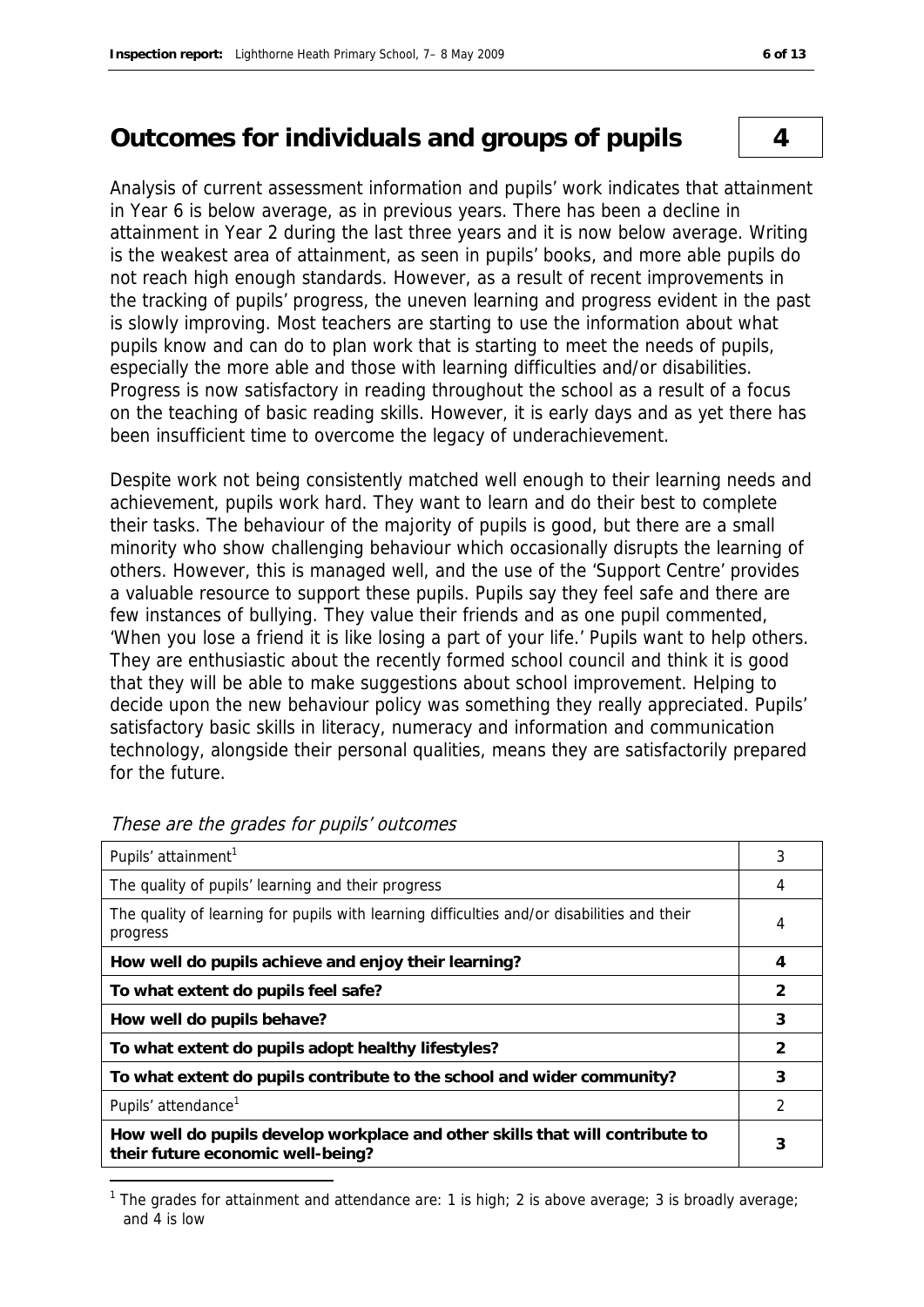**What is the extent of pupils' spiritual, moral, social and cultural development? 3**

#### **How effective is the provision?**

During the inspection, although satisfactory features were seen in all lessons, no good lessons were seen and some inadequate teaching was observed. While teachers now have a better idea of what they need to plan for, some of them are finding it difficult to identify next steps of learning and exactly what it is they need to teach to ensure the progress of all pupils. This was evident in some classes where units of work related to the age of pupils but not their ability levels were used, for example, in mathematics. In a writing lesson, however, the teacher had different expectations for each group of pupils when they were developing their skills of persuasive writing. This meant all pupils made satisfactory progress in this lesson. Teaching assistants generally support the pupils with learning difficulties and/or disabilities satisfactorily, ensuring they take part in class activities. Teachers' skills in making accurate assessment of pupils' abilities, although improving is not secure, especially in writing.

Pupils are becoming more involved in knowing how to improve their work and they say that the recently introduced system of sharing targets with them in writing and mathematics is useful. Scrutiny of their work shows that marking has improved over recent months, providing pupils with information about progress towards intended learning. However, guidance is not yet specific enough to explain to pupils why or how to improve further. The curriculum, although improving does not consistently meet the range of pupils' needs. The reading curriculum is better matched to pupils' needs as shown by improving progress, but provision in mathematics and writing does not match this. There are strengths in other subjects, especially in art and design as confirmed by good quality art work seen in the hall, depicting major world religions. Extra-curricular activities are varied, including homework, football and story clubs. Pupils enjoy these opportunities and the take-up rate is good.

Although the care, guidance and support of pupils is important to all in the school, it is only recently that an accurate register has been put in place to distinguish between those pupils who are in need of academic support, and those who are vulnerable in relation to their personal and social development. Now the school is better able to monitor more carefully the guidance given to these pupils. Even so, relationships are positive throughout and pupils who are vulnerable, for example those with behaviour problems, are managed sensitively.

| The quality of teaching                                                                                    |  |
|------------------------------------------------------------------------------------------------------------|--|
| The use of assessment to support learning                                                                  |  |
| The extent to which the curriculum meets pupils' needs, including, where<br>relevant, through partnerships |  |
| The effectiveness of care, guidance and support                                                            |  |

These are the grades for the quality of provision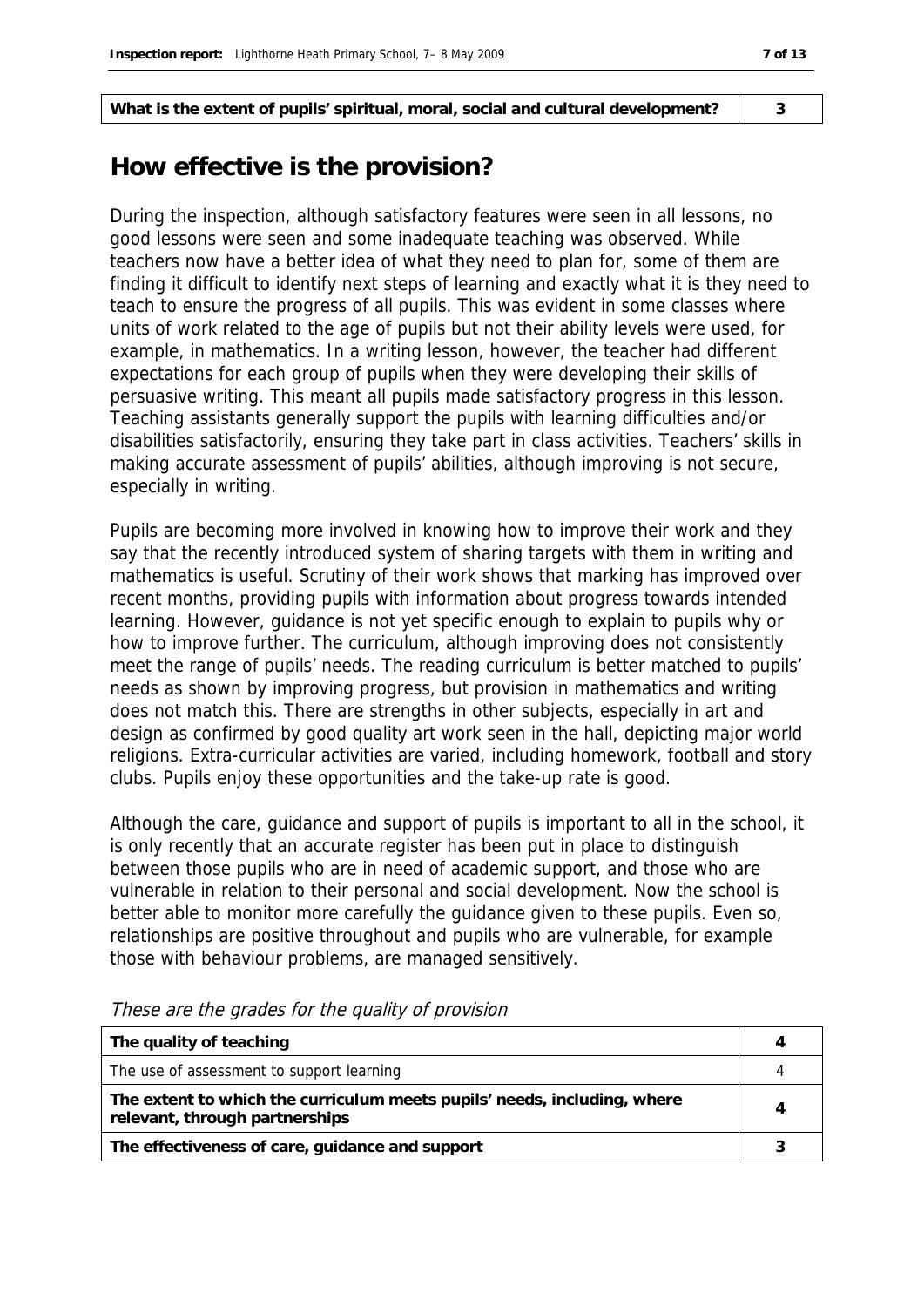#### **How effective are leadership and management?**

The acting headteacher has good determination to drive this school forward. Upon her appointment in September, she quickly identified pupils' learning and progress was not good enough. She then involved the local authority who confirmed her evaluations were accurate and well founded. Although staff initially found it hard to make adjustments to their practice, the acting headteacher has been successful in communicating the need to make rapid improvement. Now almost all staff are on board and share the same resolve to improve. Important systems have been established, such as a tracking and target-setting, pupil progress meetings and regular evaluations of teaching and learning. The school improvement plan is a sharply focused document which clearly identifies what must be achieved in a tightly agreed time frame. Governors are more aware of their responsibilities and are developing their role of holding the school to account. For example, the regular meetings of the standards and performance committee means governors are learning more about pupils' progress enabling them to ask the right questions about provision. However, holding staff accountable for pupils' progress is not firmly established. The school satisfactorily promotes equality and tackles discrimination with pupils being treated fairly and with respect, but the use of information about pupils' performance is only developing as the leadership is building up a picture of performance over time.

Safeguarding procedures are satisfactory and at the time of the inspection all safeguarding documents met government requirements. Risk assessments are carried out carefully and the school is conscientious in ensuring pupils know how to keep safe. A detailed register now ensures that the school knows which pupils are at risk and the school works closely with outside agencies to ensure their well-being. However, it is only recently that parents are becoming more actively involved in this aspect of the school's work. There is some positive work on developing an understanding of the importance of community life through the family learning partnership, the work of the Inter Cultural Support Service and different visitors to the school. However, this work is not based on a detailed audit of need and as yet there is no clear plan or evaluation strategy for ensuring community cohesion within or beyond the school.

| The effectiveness of leadership and management in communicating ambition<br>and driving improvement                                                                 | 3 |
|---------------------------------------------------------------------------------------------------------------------------------------------------------------------|---|
| The effectiveness with which the school promotes equality of opportunity and<br>tackles discrimination                                                              | 4 |
| The effectiveness of safeguarding procedures                                                                                                                        | 3 |
| The effectiveness of the governing body in challenging and supporting the<br>school so that weaknesses are tackled decisively and statutory responsibilities<br>met | 3 |
| The effectiveness of the school's engagement with parents and carers                                                                                                | 3 |
| The effectiveness of partnerships in promoting learning and well-being                                                                                              | 3 |
| The effectiveness with which the school promotes community cohesion                                                                                                 | 4 |

These are the grades for leadership and management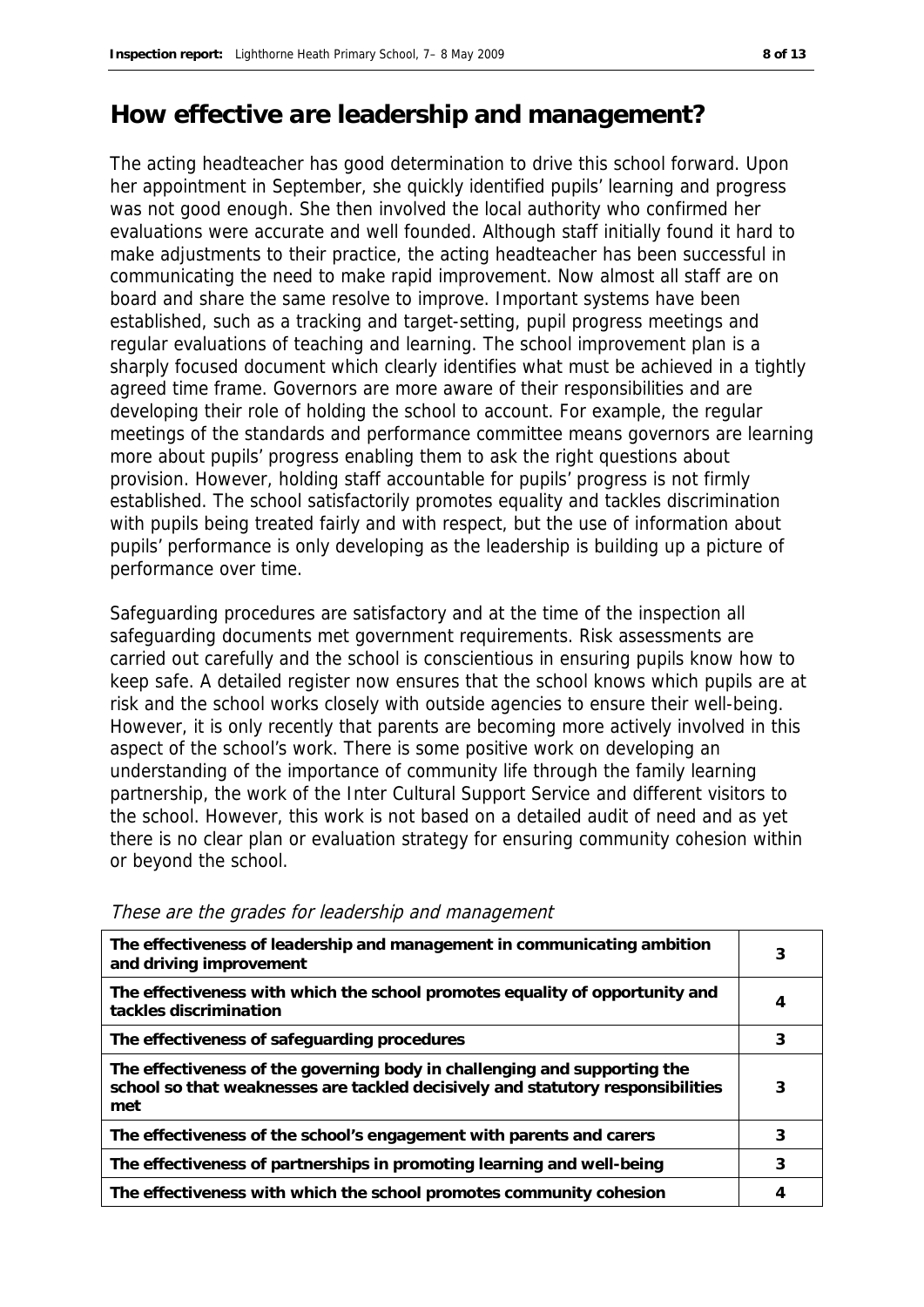**The effectiveness with which the school deploys resources to achieve value for money**

**4**

### **Early Years Foundation Stage**

The outcomes for children in the Early Years Foundation Stage (Nursery and Reception) are satisfactory. Children enter Nursery with levels of attainment that are well below those expected for their age, especially in communication, language and literacy, although this varies considerably year upon year. As a result of satisfactory teaching, progress is satisfactory, although attainment in 2008 remained well below average. Since then, the staff have worked successfully to improve provision, including the learning environment. The leader of this key stage is determined to make improvements and has willingly accepted local authority advice. Staff are trying hard to raise attainment and there is a strong emphasis on developing reading and writing skills. This is having some success and early indications are that this year more children should be working at expected levels on entry to Year 1. However, in the eagerness to enable children to become more skilled in reading and writing, staff have inappropriate expectations at times of how long children should be listening to adults. There is an appropriate balance between indoor and outdoor learning and children enjoy their learning, especially when outdoors. This was evident as children excitedly made spells and changed adults into 'green frogs' in the outdoor area. Parents are pleased with how well their children settle. They say staff are friendly and approachable and observations confirm relationships between staff and children are good.

| Outcomes for children in the Early Years Foundation Stage                             |  |
|---------------------------------------------------------------------------------------|--|
| The quality of provision in the Early Years Foundation Stage                          |  |
| The effectiveness of leadership and management in the Early Years Foundation<br>Stage |  |
| Overall effectiveness of the Early Years Foundation Stage                             |  |

#### **Views of parents and carers**

Almost all parents who responded to the inspection questionnaire were positive about the school's work and the efforts of the staff. Comments such as 'any problems are always addressed as quickly as possible' and 'you are always welcomed with time taken to speak to you' confirm parents find the school approachable. They are especially pleased with the safeguarding arrangements and the way the school helps their children to lead a healthy lifestyle. A small number thought they would like more information about their children's progress. The acting headteacher agrees that this is an area that needs to be improved and is in the process of implementing plans to do so.

Ofsted invited all the registered parents and carers of pupils at Lighthorne Heath Primary School to complete a questionnaire about their views of the school. If a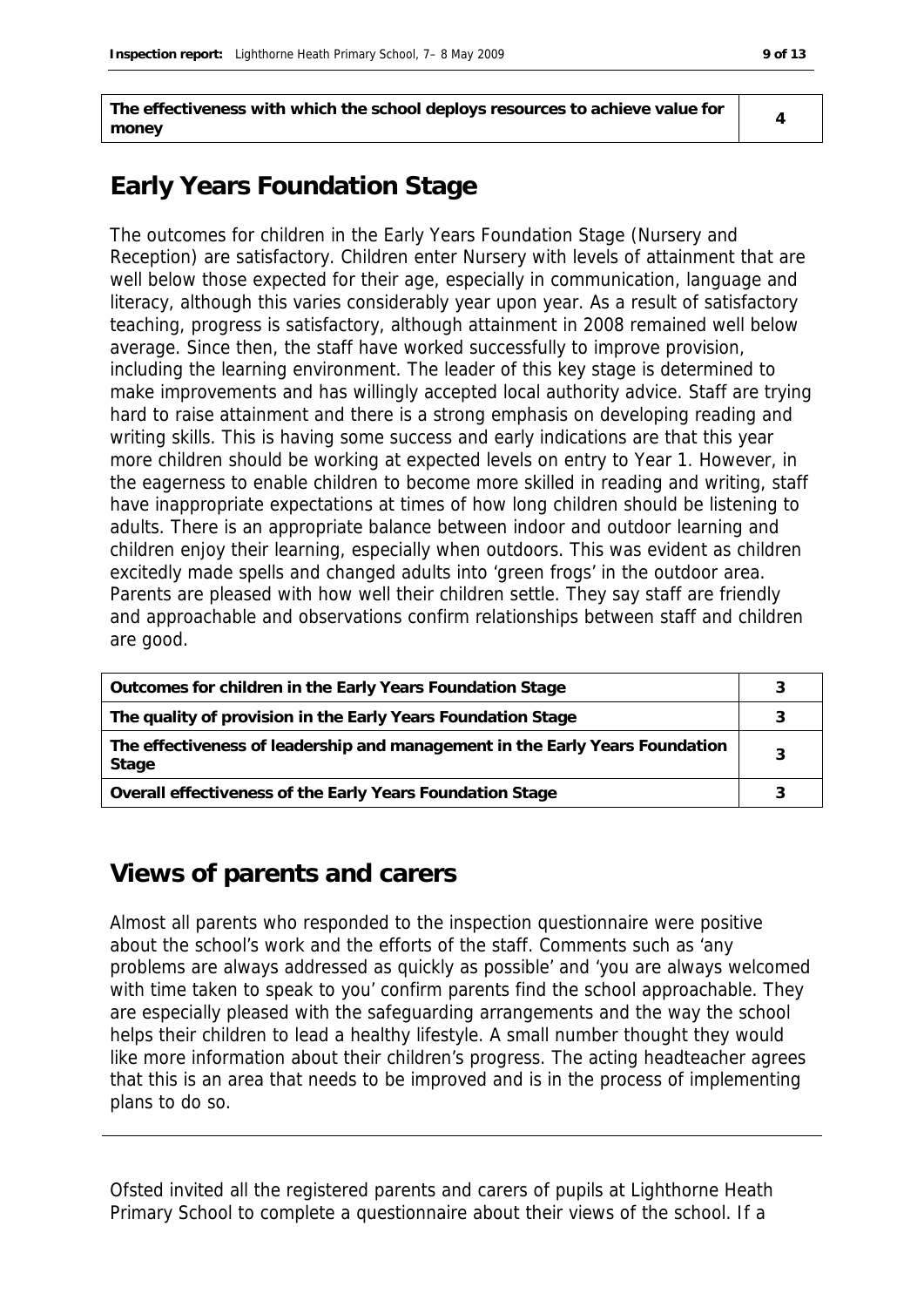parent has more than one child at the school, we ask them to record an answer against all the questions, for each of their children.

The inspector received 34 completed questionnaires. In total, there are 48 parents and carers registered at the school.

|                                                                     | Always | Most of the<br>time | Occasionally | <b>Never</b> |
|---------------------------------------------------------------------|--------|---------------------|--------------|--------------|
| Overall, I am happy with<br>my child's experience at<br>this school | 28     |                     |              |              |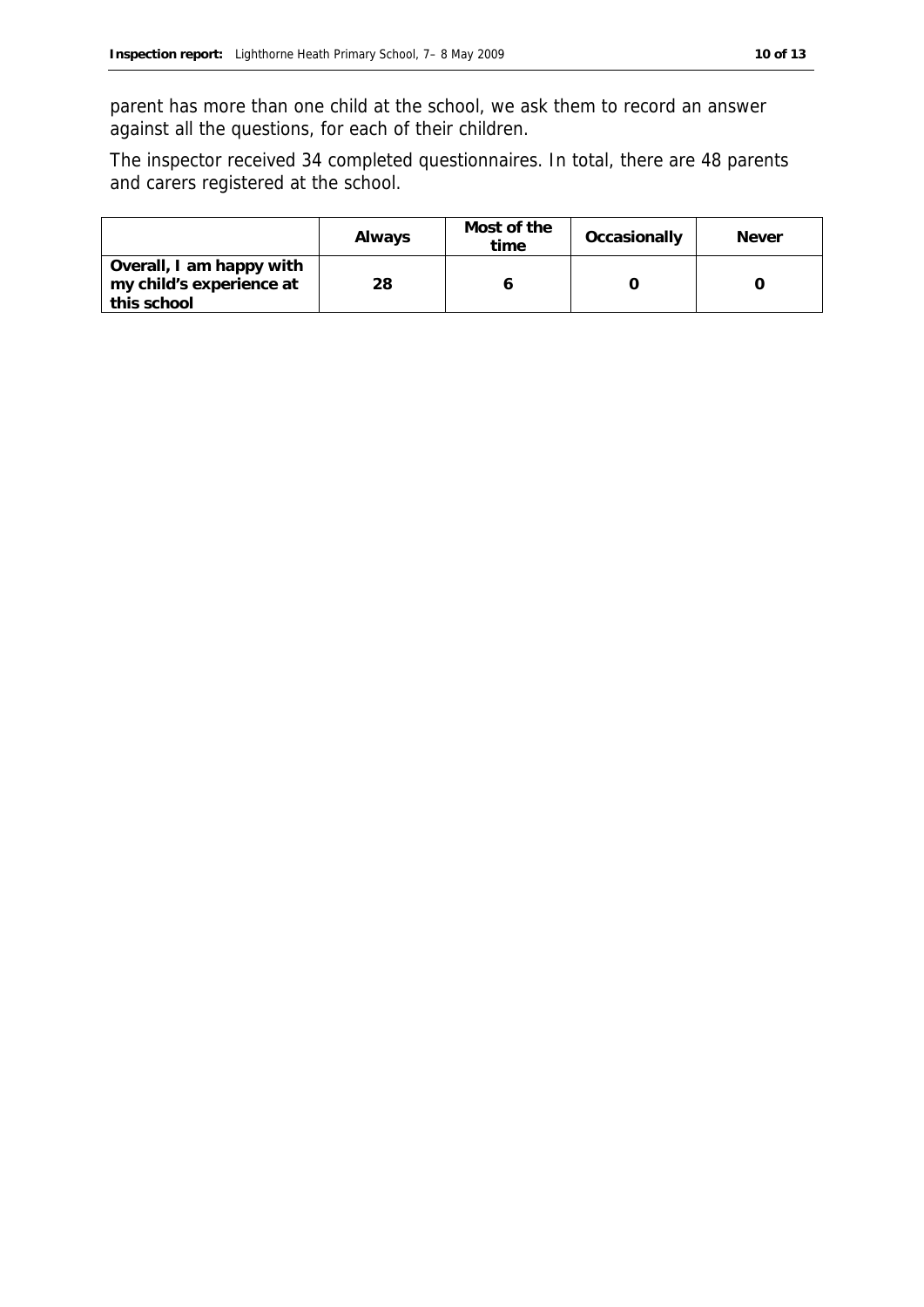# **What inspection judgements mean**

| Grade   | Judgement    | Description                                                                                                                                                                                                                                                                          |
|---------|--------------|--------------------------------------------------------------------------------------------------------------------------------------------------------------------------------------------------------------------------------------------------------------------------------------|
| Grade 1 | Outstanding  | These features are highly effective. An outstanding<br>school provides exceptionally well for all its pupils' needs.<br>In 2007-8, 15% of schools were judged to be<br>outstanding.                                                                                                  |
| Grade 2 | Good         | These are very positive features of a school. A school<br>that is good is serving its pupils well. In 2007-8, 49% of<br>schools were judged good.                                                                                                                                    |
| Grade 3 | Satisfactory | These features are of reasonable quality. A satisfactory<br>school is providing adequately for its pupils. In 2007-8,<br>32% of schools were judged satisfactory.                                                                                                                    |
| Grade 4 | Inadequate   | These features are not of an acceptable standard. An<br>inadequate school needs to make significant<br>improvement in order to meet the needs of its pupils.<br>Ofsted inspectors will make further visits until it<br>improves. In 2007-8, 5% of schools were judged<br>inadequate. |

# **Common terminology used by inspectors**

| Attainment:                | the standard of the pupils' work shown by test and<br>examination results and in lessons.                                                                                                                                                                                                                                                                                 |
|----------------------------|---------------------------------------------------------------------------------------------------------------------------------------------------------------------------------------------------------------------------------------------------------------------------------------------------------------------------------------------------------------------------|
| Progress:                  | the rate at which pupils are learning in lessons and<br>over longer periods of time. It is often measured<br>by comparing the pupils' attainment at the end of a<br>key stage with their attainment when they started.                                                                                                                                                    |
| Achievement:               | the progress and success of a pupil in their<br>learning, training or development. This may refer<br>to the acquisition of skills, knowledge,<br>understanding or desired attributes. Attributes<br>include qualities or personal competencies which<br>are important to the development of the pupil; for<br>example personal, social, cultural, emotional or<br>health. |
| Capacity to improve:       | the proven ability of the school to continue<br>improving. Inspectors base this judgement on what<br>the school has accomplished so far and on the<br>quality of its systems to maintain improvement.                                                                                                                                                                     |
| Leadership and management: | the contribution of all the staff with responsibilities,<br>not just the headteacher, to identifying priorities,<br>directing and motivating staff and running the<br>school.                                                                                                                                                                                             |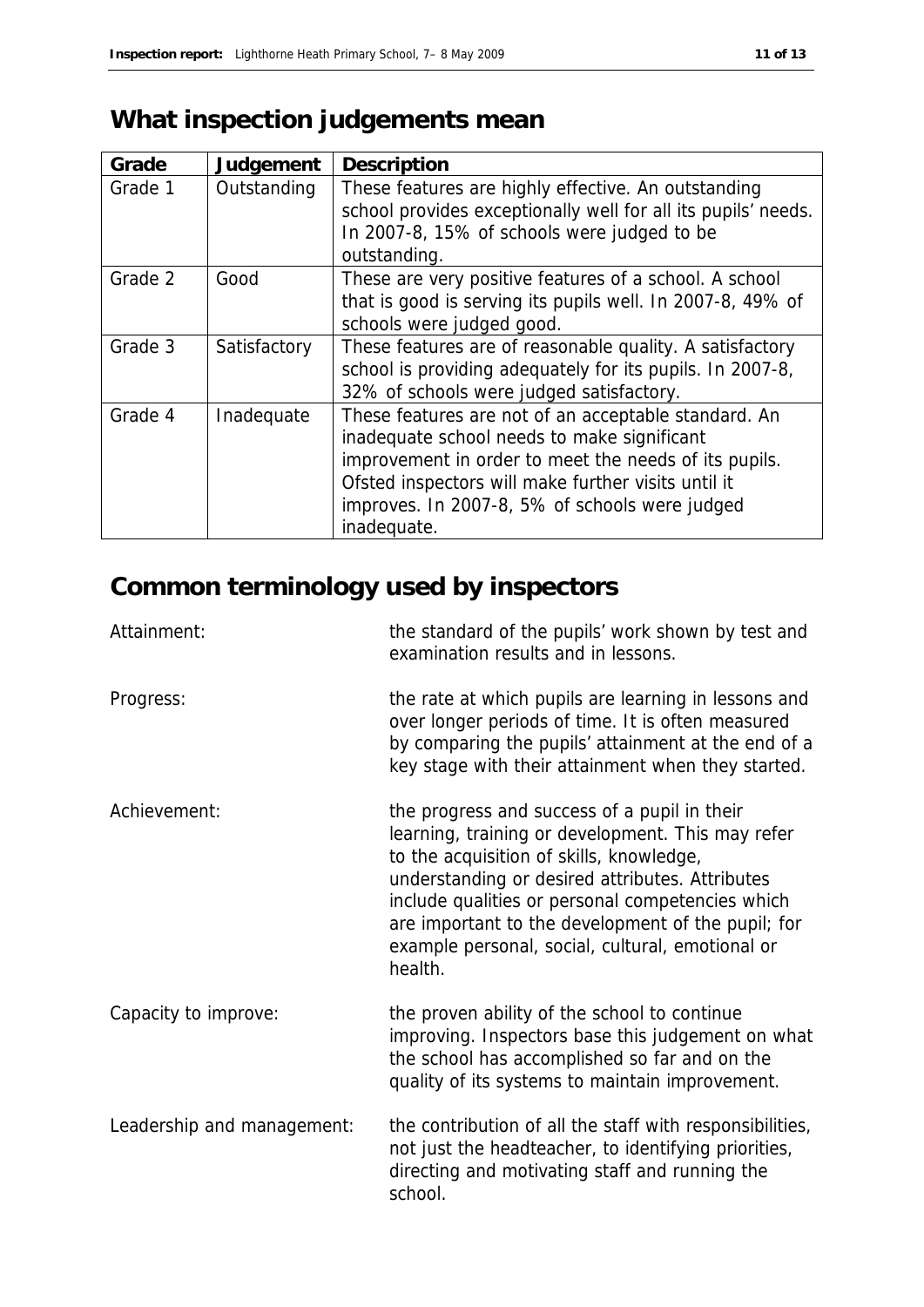

11 May 2009

Dear Pupils

**Inspection of Lighthorne Heath Primary School, Leamington Spa, CV33 9TW**

Thank you for making me so welcome when I visited your school. You were really polite and friendly and helped me to learn a lot about what you do, what you enjoy and what you think you could do better. This letter is to tell you some of the things I found out during my visit.

It was good to know you feel safe in school and adults look after you well. Also, I was impressed that you know so much about keeping healthy and could provide good advice about sensible foods to eat and the importance of taking regular exercise. You attend regularly and in lessons I noted that you all tried hard with your work. You gave me useful information about the dangers of smoking and taking drugs and so I know you are aware of how to keep safe. I know you are excited about the newly formed school council and I think that it is a very good idea for you to work with your teachers about how to make your school better.

However, although there are good things, I think your school is not doing as well as it should be in helping you to achieve your very best. I have asked your headteacher, staff and governors to make sure that you all do as well as you can in reading, writing and mathematics. I also have suggested that your teachers use the information about what you know already, to plan work that makes all of you learn as well as you can. I think you would find it useful to have more help in knowing how you could improve your work and so I have asked your teachers to give you clear guidance when they mark your books. Finally, I know you enjoy working with each other and I think you now need more opportunities to work with communities in the United Kingdom and overseas that have pupils from other faiths, cultures and ethnic backgrounds.

I am sure you will do all you can to help all the adults that work with you make your school better. You can do this by trying as hard as you can and keep attending your school regularly.

Yours faithfully Lois Furness Lead inspector.